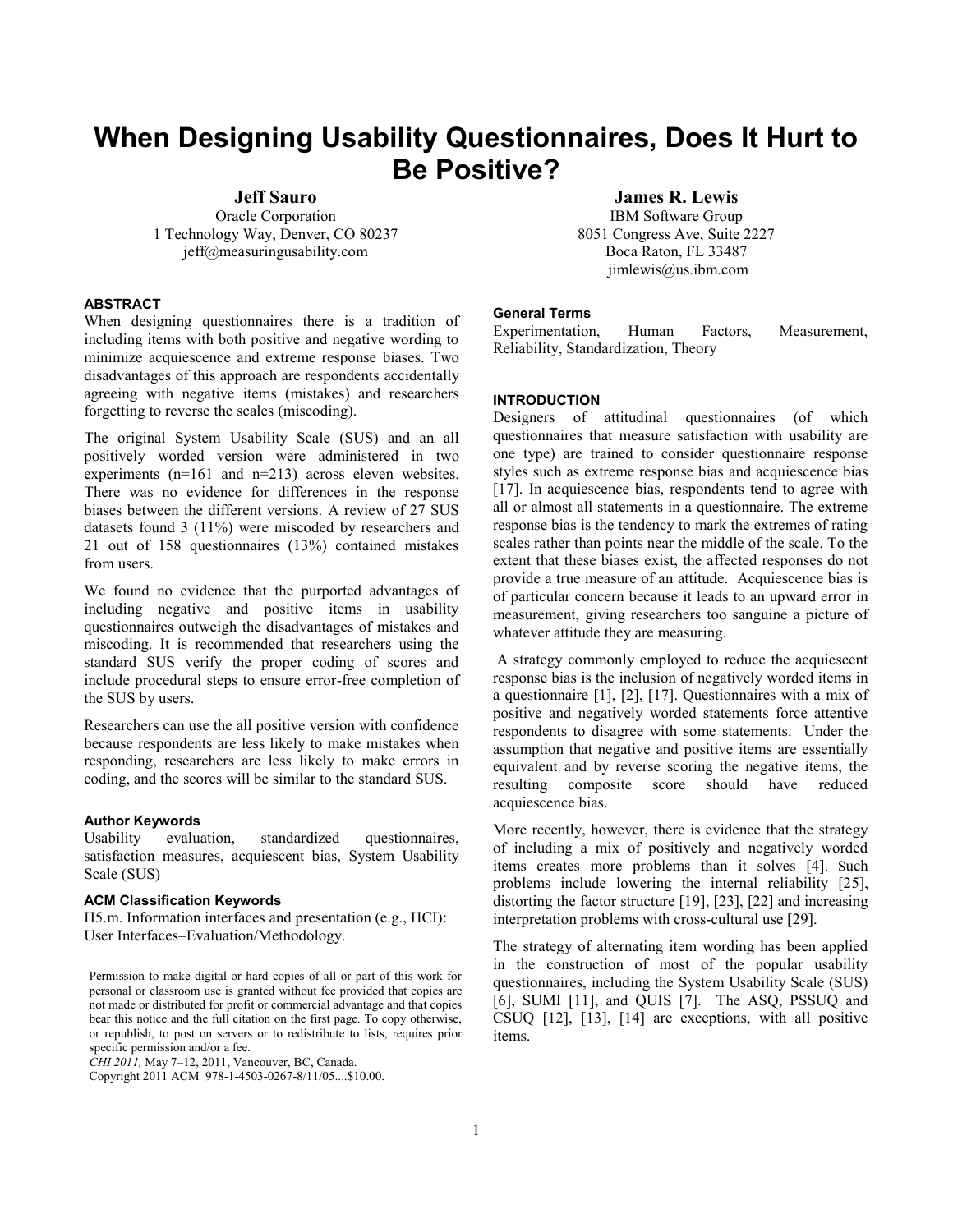The System Usability Scale is likely the most popular questionnaire for measuring attitudes toward system usability [14], [30]. Its popularity is due to it being free and short—with 10 items that alternate between positive and negative statements about usability (odd items positive, even items negative). It has also been the subject of some recent investigations [3], [15] [8], [9], which makes it a good candidate to manipulate to study whether the benefits outweigh the potential negatives of alternating item wording. The ten traditional SUS items are shown in Exhibit 1.

- 1. I think that I would like to use this system frequently.
- 2. I found the system unnecessarily complex.
- 3. I thought the system was easy to use.
- 4. I think that I would need the support of a technical person to be able to use this system.
- 5. I found the various functions in this system were well integrated.
- 6. I thought there was too much inconsistency in this system.
- 7. I would imagine that most people would learn to use this
- system very quickly. 8. I found the system very cumbersome to use.
- I felt very confident using the system.
- 10. I needed to learn a lot of things before I could get going with this system.

The response options, arranged from the left to right, are Strongly Disagree (1) to Strongly Agree (5).

## **Exhibit 1: The System Usability Scale (SUS).**

The proper scoring of the SUS has two stages:

- 1. Subtract one from the odd numbered items and subtract the even numbered responses from 5. This scales all values from 0 to 4 (with four being the positive response).
- 2. Add up the scaled items and multiply by 2.5 (to convert the range of possible values from 0 to 100 instead of from 0 to 40).

## **Previous research on the SUS**

Much of the research applied to the design of rating scales for usability attitudes comes from disciplines other than usability, typically marketing and psychology. In other fields, items can include more controversial or ambiguous topics than is typical of system usability. Although many findings should still apply to usability questionnaire design, it is of value to the design of future usability questionnaires to review research related specifically to the analysis of rating scales used in usability—especially the SUS.

Bangor et al. [3] analyzed a large database of SUS questionnaires (over 2300) and found that participants tended to give slightly higher than average ratings to most of the even numbered statements (negatively phrased items 4, 6, 8 and 10), and also tended to give slightly lower than average ratings to most of the odd numbered statements (positively phrased items: 1, 2, 3, 5 and 9). This suggests participants tended to agree slightly more with negatively worded items and to disagree slightly more with positively worded items (from this point on, referred to as positive and negative items). The magnitude of the difference was modest, with the average absolute deviation from the average score of .19 of a point and the highest deviation on item 4 ("I think that I would need the support of a technical person to be able to use this system.") – a deviation of  $.47$ of a point.

Finstad [9] compared a 7-point version to the original 5 point version of SUS and found users of enterprise systems "interpolated" significantly more on the 5-point version than on the 7-point version; however, there was no investigation on the effects of changing item wording. Based on difficulties observed with non-native speakers completing the SUS, Finstad [8] recommended changing the word "cumbersome" in Item 8 to "awkward" – a recommendation echoed in [3] and [15].

In 2008 a panel at the annual Usability Professionals Association conference entitled "Subjective ratings of usability: Reliable or ridiculous?" was held [10]. On the panel were two of the originators of the QUIS and SUMI questionnaires. As part of the panel presentation, an experiment was conducted on the effects of question wording on SUS scores to investigate two variables: item intensity and item direction (for details see [21]). For example, the extreme negative version of the SUS Item 4 was "I think that I would need a permanent hot-line to the help desk to be able to use the web site."

Volunteer participants reviewed the UPA website. After the review, participants completed one of five SUS questionnaires -- an all positive extreme, all negative extreme, one of two versions of an extreme mix (half positive and half negative extreme), or the standard SUS questionnaire (as a baseline). Sixty-two people in total participated, providing between 10-14 responses per condition. Even with this relatively small sample size the extreme positive and extreme negative items were significantly different from the original SUS (F  $(4.57)$  = 6.90,  $p < .001$ ) and represented a large effect size (Cohen d  $>1.1$ ).

These results were consistent with one of the earliest reports of attitudes in scale construction [27]. Research has shown that people tend to agree with statements that are close to their attitude and disagree with all other statements [24].

By rephrasing items to extremes, only respondents who passionately favored the usability of the UPA website tended to agree with the extremely phrased positive statements—resulting in a significantly **lower** average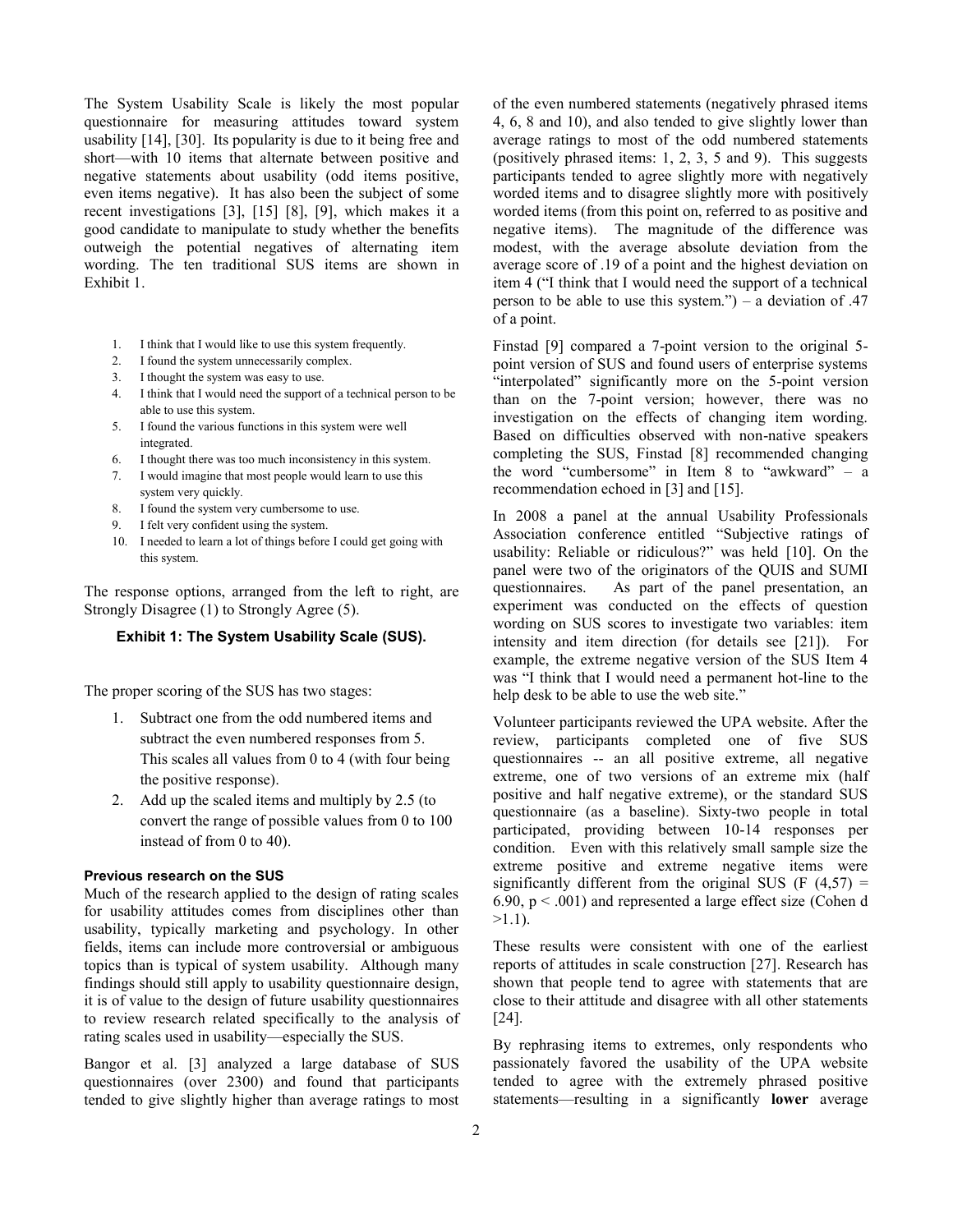score. Likewise, only respondents who passionately disfavored the usability agreed with the extremely negatively questions—resulting in a significant **higher** average score.

The results of this experiment confirmed that extreme intensity can affect item-responses towards attitudes of usability, so designers of usability questionnaires should avoid such extreme items. Due to the confounding of item intensity and direction, however, the results do not permit making claims about the effects of alternating positive and negatively worded items.

# **Advantages for alternating question items**

The major impetus for alternating scales is to control acquiescent response bias (including the potential impression that having only positive items may lead respondents to think you want them to like the system under evaluation – John Brooke, personal communication, 8/2010). The alternation of positive and negative items also provides protection against serial extreme responders – participants who provide all high or all low ratings – a situation that could be especially problematic for remote usability testing. For example, when items alternate, responses of all 1's make no sense. When items do not alternate, responses of all 1's could represent a legitimate set of responses.

## **Disadvantages for alternating question items**

Despite the potential advantages of alternation, we consider three major potential disadvantages.

- 1. **Misinterpret**: Users may respond differently to negatively worded items such that reversing responses from negative to positive doesn't account for the difference. As discussed in the previous section, problems with misinterpreting negative items include creating an artificial twofactor structure and lowering internal reliability, especially in cross-cultural contexts.
- 2. **Mistake**: Users might not intend to respond differently, but may forget to reverse their score, accidentally agreeing with a negative statement when they meant to disagree. We have been with participants who have acknowledged either forgetting to reverse their score or commenting that they had to correct some scores because they forgot to adjust their score.
- 3. **Miscode**: Researchers might forget to reverse the scales when scoring, and would consequently report incorrect data. Despite there being software to easily record user input, researchers still have to remember to reverse the scales. Forgetting to

reverse the scales is not an obvious error. The improperly scaled scores are still acceptable values, especially when the system being tested is of moderate usability (in which case many responses will be neutral or close to neutral).

A researcher may only become aware of coding errors after subjecting the results to internal reliability testing and obtaining a negative Cronbach's alpha – a procedure that few usability practitioners routinely practice. In fact, this problem is prevalent enough in the general practice of questionnaire development that the makers of statistical software (SPSS) have included it as a warning "The [Cronbach's alpha] value is negative due to a negative average covariance among items. This violates reliability model assumptions. You may want to check item codings" [26].

We are able to estimate the prevalence of the miscoding error from two sources. First, in 2009, eight of 15 teams used the SUS as part of the Comparative Usability Evaluation-8 (CUE-8) workshop at the Usability Professionals Association annual conference [18]. Of the eight teams, one team improperly coded their SUS results. Second, as part of an earlier analysis of SUS, we [15] examined 19 contributed SUS datasets. Two were improperly coded and needed to be recoded prior to analysis.

Considering these two sources, three out of 27 SUS datasets (11.1%) had negative items that weren't reversed. Assuming this to be a reasonably representative selection of the larger population of SUS questionnaires, we can be 95% confident that miscoding affects between 3% and 28% of SUS datasets. Hopefully, future research will shed light on whether this assumption is correct.

Despite published concerns about acquiescence bias, there is little evidence that the "common-wisdom" of including both positive and negatively worded items solves the problem. To our knowledge there is no research documenting the magnitude of acquiescence bias in general, or whether it specifically affects the measurement of attitudes toward usability.

The goals of this paper are to determine whether an acquiescence bias exists in responses to the SUS, and if so, how large is it? Does the alternating wording of the SUS provide protection against acquiescence and extreme response biases? Further, does its alternating item wording outweigh the negatives of misinterpreting, mistaking and miscoding?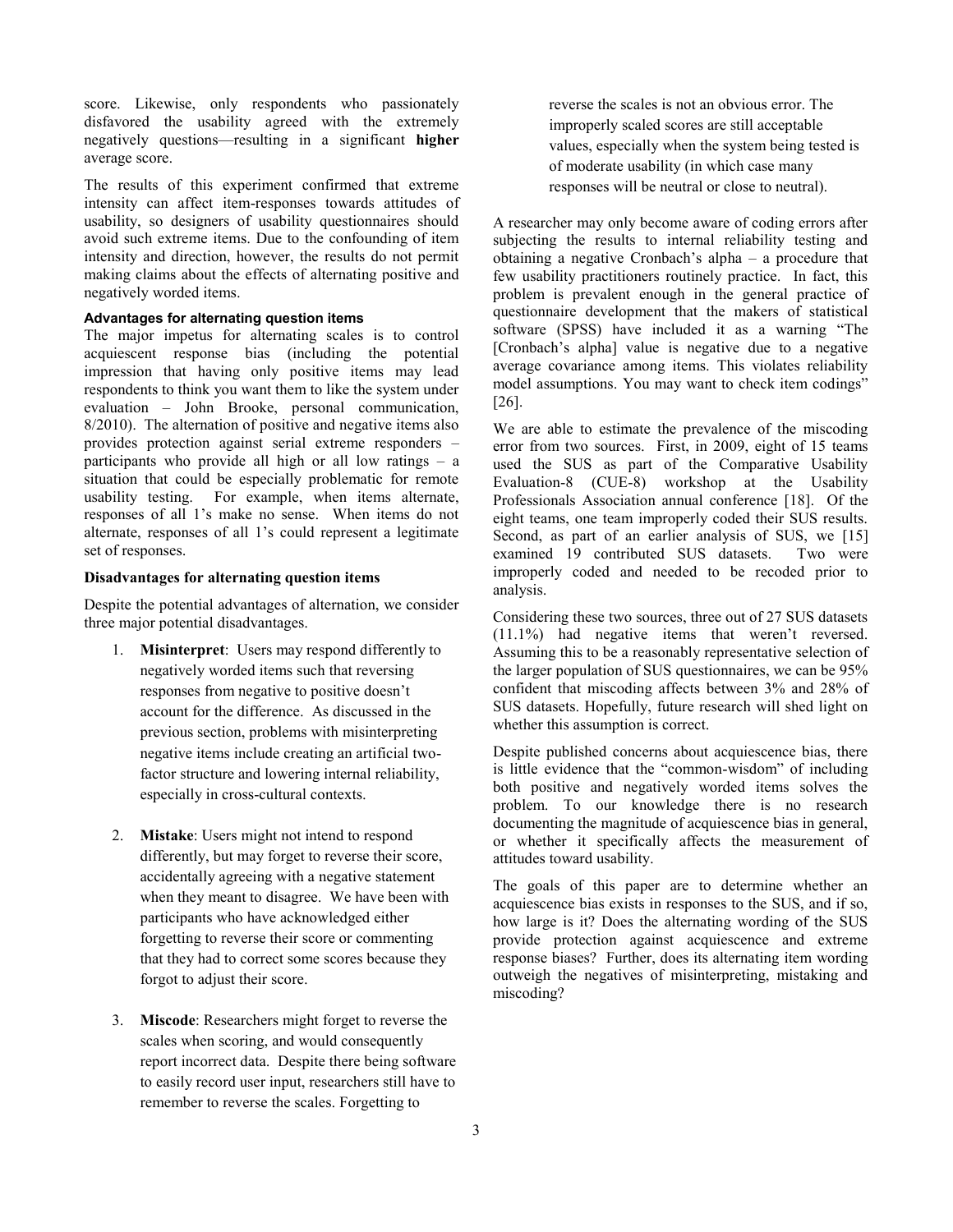## **METHODS**

We conducted two experiments to look for potential advantages and disadvantages of reversing items in questionnaires.

## **Experiment 1**

In April 2010, 51 users (recruited using Amazon's Mechanical Turk) performed two representative tasks on one of four websites (Budget.com, Travelocity.com, Sears.com and Bellco.com). Examples of the tasks include making reservations for a car or flight, locating items to purchase, finding the best interest rate and locating store hours and locations.

At the end of the test users answered the standard 10 item SUS questionnaire. There were between 12 and 15 users for each website.

In August 2010, a new set of 110 users (again recruited using Amazon's Mechanical Turk) performed the same tasks on one of four websites tested four months earlier. There were between 20 and 30 users for each website. The testing protocol was the same except the new set of users completed a positive-only version of the SUS as shown in Exhibit 2. Note that other than replacing "system" with "website", the odd items are identical to those of the standard SUS but the even items are different – worded positively rather than negatively.

- 1. I think that I would like to use the website frequently.
- 2. I found the website to be simple.
- 3. I thought the website was easy to use.
- 4. I think that I could use the website without the support of a technical person.
- 5. I found the various functions in the website were well integrated.
- 6. I thought there was a lot of consistency in the website.
- 7. I would imagine that most people would learn to use the website very quickly.
- 8. I found the website very intuitive.
- 9. I felt very confident using the website.
- 10. I could use the website without having to learn anything new.

Response options appeared from the left to right anchored with Strongly Disagree 1 to Strongly Agree 5.

# **Exhibit 2: A positively worded SUS questionnaire.**

#### *Results of Experiment 1*

Both samples contained only respondents from the US, with no significant differences in average age (32.3 and 32.2; t(81) = .04, p >.95), gender (57% and 56% female;  $\gamma$ 2(1) = .003,  $p > .95$ ) or highest degree obtained (63% and 59%). with college degrees  $\chi$ 2(3) = 1.54, p >.67) and prior experience with the sites (63% and 54% had no prior experience  $\gamma$ 2(1) = 1.17, p > 27).

The internal reliability of both versions of the questionnaires was high and nearly identical. For the original SUS questions with 51 cases Cronbach's alpha was .91. For the positively worded SUS with 110 cases Cronbach's alpha was .92.

To look for an overall effect between questionnaire types, we conducted a t-test using the scaled SUS scores, the average of the evenly numbered items, and the average of the odd-numbered items. The means and standard deviations appear in Tables 1-3.

| <b>Ouestionnaire</b> | Mean | SD   |     |
|----------------------|------|------|-----|
| Normal SUS           | 73.4 | 17.6 |     |
| <i>Positive SUS</i>  | 77 1 | 17.1 | 110 |

**Table 1: SUS Scaled scores for four websites (p > .20).**

| <b>Ouestionnaire</b> | Mean | SD               |    |
|----------------------|------|------------------|----|
| Normal SUS           | 3.25 | .70              | 51 |
| <i>Positive SUS</i>  | 3.21 | .66 <sub>1</sub> |    |

**Table 2: Even number items for four websites (p>.74).**

| <b>Ouestionnaire</b> | Mean | SD. |     |
|----------------------|------|-----|-----|
| Normal SUS           | 2.62 | 79  |     |
| <i>Positive SUS</i>  | 297  | .75 | 110 |

**Table 3: Odd numbered items (p < .02).**

The difference between questionnaires was not statistically significant for scaled SUS scores  $(t(95) = -1.25, p > .20)$  or for the average of the even items  $(t(92) = 0.33, p > .74)$ . There was a significant difference for the odd items  $(t(93) =$  $-2.61$  p  $\leq$  .02) – the items not changed between versions of the questionnaire.

There was a statistically significant difference between the odd and even-numbered items for the original SUS questionnaire (t(98) = 4.26, p <.001) and the all positive SUS questionnaire (t(214) = 2.60, p <.02), suggesting the even items elicit different responses than the odd items in both questionnaires. Furthermore, a repeated-measures ANOVA with odd/even as a within subjects variable and questionnaire type as a between subjects variable revealed a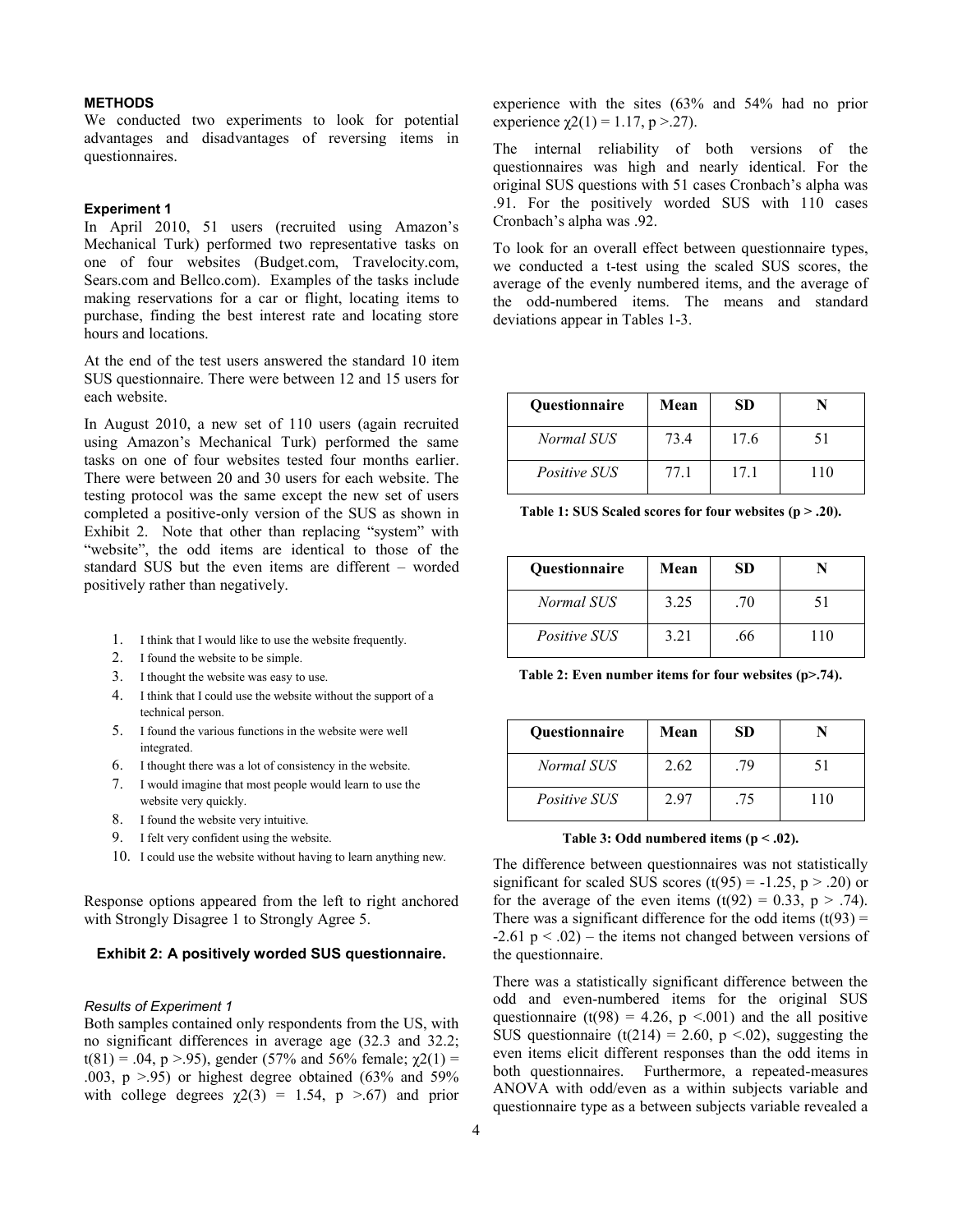significant interaction between odd/even questions and questionnaire type (F  $(1,159) = 32.4$ , p < .01), as shown in Figure 1.



**Figure 1: Even/odd by n/positive interaction from Experiment 1 (asynchronous data collection).**

#### *Acquiescence Bias*

To assess acquiescence bias, we counted the number of agreement responses (4 or 5) to the odd numbered (consistently and positively worded) items in both questionnaires. The mean number of agreement responses was 3.2 per questionnaire for the standard SUS (SD =  $1.67$ ,  $n = 51$ ) and 3.69 for the positive version (SD = 1.46, n = 110). The positive questionnaire had a slightly higher average number of agreements than the standard, although the difference was only marginally significant  $(t(86) = -$ 1.82,  $p > .07$ .

#### *Extreme Response Bias*

To measure extreme response bias, we counted the number of times respondents provided either the highest or lowest response option (1 or 5) for both questionnaire types for all items. The mean number of extreme responses was 3.45 for the standard SUS (SD = 2.86,  $n = 51$ ) and 4.09 for the positive version (SD = 3.29, n = 110), a nonsignificant difference (t  $(111) = -1.26$ , p > .21).

## *Mistakes*

We used two approaches to assess the magnitude of the potential mistake problem. First, we looked for internal inconsistencies within questionnaires by comparing the number of times respondents agreed (responses of 4 and 5) to negatively worded items and also agreed to positively worded items (responses of 4 and 5)—an approach similar to [28]. We considered a questionnaire to contain mistakes if there were at least 3 responses indicating agreement to positively and negatively worded items or 3 responses with disagreement to positively and negatively worded items.

We found 3 such cases (5.8%, 95% CI ranging from 1.4% to 16.5%).

Our second approach was to examine responses to the most highly correlated negative and positive item which, according to [3]'s large SUS dataset were items 2 and 3 ( $r =$ -.593). The correlation between those items from this experiment was also high and significant ( $r = -.683$ ,  $p < .01$ ,  $n = 51$ ). For this assessment, we counted the number of times respondents provided a response of a 4 or 5 to both items 2 and 3. There were 18 such cases (35.3%, 95% CI ranging from 23.6% to 49.1%).

## **Experiment 1 Discussion**

The overall SUS scores between the standard and all positive versions of the SUS were not significantly different, which suggests that changing the wording of the items in this way does not appear to have a strong effect on the resulting SUS measurements. There was no difference in the even numbered item averages (the ones changed in the positive only questionnaire). However, the oddnumbered item averages (the ones NOT changed in this experiment) were significantly different, with slightly lower scores for positive and slightly higher scores for the negative versions of the items.

To say the least, we did not expect this result, and found it difficult to explain. In examining the difference by website, the bulk of the differences came from two of the four websites (Travelocity.com and Sears.com). Investigating systems in the wild can be tricky because researchers have no control over the timing of system changes (for example, see [20], reanalyzed in [16]). It is possible that changes to the websites somehow affected only the odd numbered questions, but that is pure speculation. To minimize the potential confounding effects of website changes and item wording, we conducted another experiment with the questionnaires tested simultaneously rather than asynchronously. We also planned for a larger sample size to increase the power of the experiment.

#### **Experiment 2**

In August and September 2010, 213 users (recruited using Amazon's Mechanical Turk) performed two representative tasks on one of seven websites (third party automotive or primary financial services websites: Cars.com, Autotrader.com, Edmunds.com, KBB.com, Vanguard.com, Fidelity.com and TDAmeritrade.com). The tasks included finding the best price for a new car, estimating the trade-in value of a used-car and finding information about mutual funds and minimum required investments. At the end of the study users randomly completed either the standard or the positively worded SUS. There were between 15 and 17 users for each website and questionnaire type.

## *Results of Experiment 2*

Both samples contained only respondents from the US. There were no significant differences in average age (32.3 and 31.9;  $t(210) = .26$ ,  $p > .79$ ), gender (62% and 58%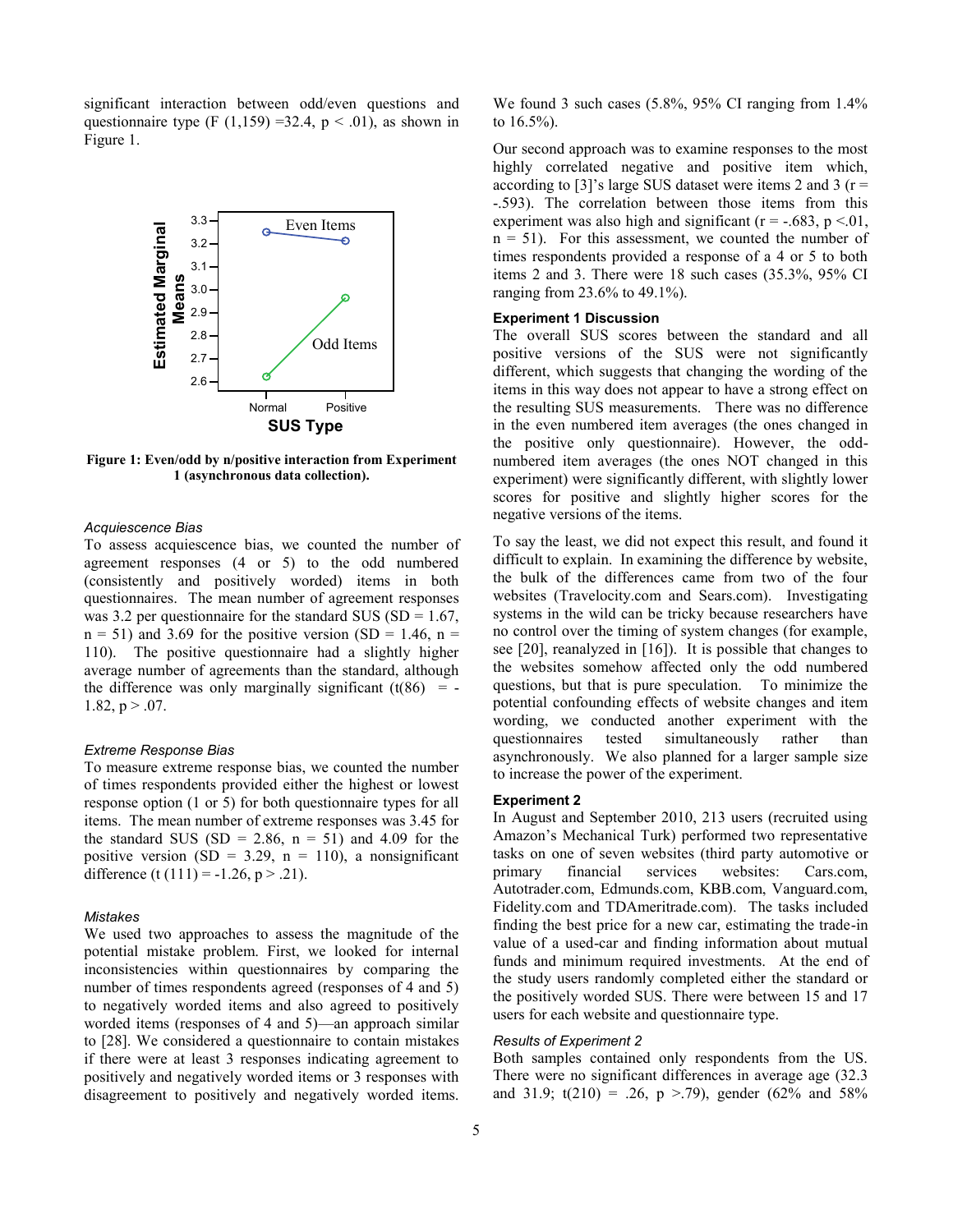female;  $χ2(1) = .38$ ,  $p > .53$ ) or highest degree obtained (58% and 63% with college degrees  $\gamma$ 2(3) = 4.96, p > 17) and prior experience with the sites (64% and 66% had no prior experience,  $\chi$ 2(1) = .144, p > .70).

The internal reliability of both questionnaires was high – Cronbach's alpha of .92 ( $n = 107$ ) for the original and .96 (n  $= 106$ ) for the positive.

To look for an overall effect between questionnaire types, we conducted a t-test using the scaled SUS scores, the average of the evenly numbered items and the average of the odd-numbered items. The means and standard deviations appear in Tables 4-6.

| <b>Ouestionnaire</b> | Mean | SD   |          |
|----------------------|------|------|----------|
| Normal SUS           | 52.2 | 23.3 | $\Omega$ |
| <i>Positive SUS</i>  | 49 3 | 26.8 | 106      |

**Table 4: SUS Scaled scores for seven websites (p > .39).**

| <b>Ouestionnaire</b> | Mean | SD   |     |
|----------------------|------|------|-----|
| Normal SUS           | 2.30 | 1.04 | 107 |
| <i>Positive SUS</i>  | 2.15 | 1.09 | 106 |

| <b>Ouestionnaire</b> | Mean | SD   |     |
|----------------------|------|------|-----|
| Normal SUS           | 1.88 | 97   | 107 |
| <i>Positive SUS</i>  | 179  | 1.11 | 106 |

**Table 6: Odd numbered items (p > .54).**

The questionnaires were not statistically significant for scaled SUS scores (t(206) = 0.85,  $p > .39$ ), the average of the even items  $(t(210) = 1.09, p > .27)$ , or the average of the odd items  $(t(206) = 0.60, p > .54)$ .

There continued to be a statistically significant difference between the odd and even-numbered items for the original SUS questionnaire  $(t(210) = 3.09, p \le 0.01)$  and the all positive SUS questionnaire (t(209) = 2.32, p < .03).

In contrast to Experiment 1, a repeated-measures ANOVA with odd/even as a within subjects variable and questionnaire type as a between subjects variable indicated no significant interaction between odd/even questions and questionnaire type (F  $(1, 211) = .770$ , p > .38), as shown in Figure 2.



**Figure 2: Interaction plot between odd/even questions and questionnaire type show no significant difference by questionnaire type (synchronous data collection).**

## *Mistakes*

As in Experiment 1, we assessed (1) the magnitude of mistaken responses: internal inconsistencies in at least 3 questions, and (2) the consistency of responses to items 2 and 3. We found 18 of the 107 original SUS questionnaires contained at least 3 internal inconsistencies (16.8%, 95% CI between 10.8% and 25.1%) and 53 questionnaires with inconsistent responses for items 2 and 3 (49.5%, 95% CI between 40.2% and 58.9%).

#### *Acquiescence Bias*

To assess acquiescence bias, we counted the number of agreement responses (4 or 5) to the odd numbered (consistently and positively worded) items in both questionnaires. The mean number of agreement responses was 1.64 per questionnaire for the standard SUS (SD  $=$ 1.86,  $n = 107$ ) and 1.66 for the positive version (SD = 1.87,  $n = 106$ . There was no significant difference between the questionnaire versions (t(210) = -.06, p > .95).

## *Extreme Response Bias*

To measure extreme response bias, we counted the number of times respondents provided either the highest or lowest response option (1 or 5) for both questionnaire types for all items. The mean number of extreme responses was 1.68 for the standard SUS (SD = 2.37,  $n = 107$ ) and 1.36 for the positive version (SD = 2.23, n = 106), a nonsignificant difference (t  $(210) = 1.03$ , p > .30).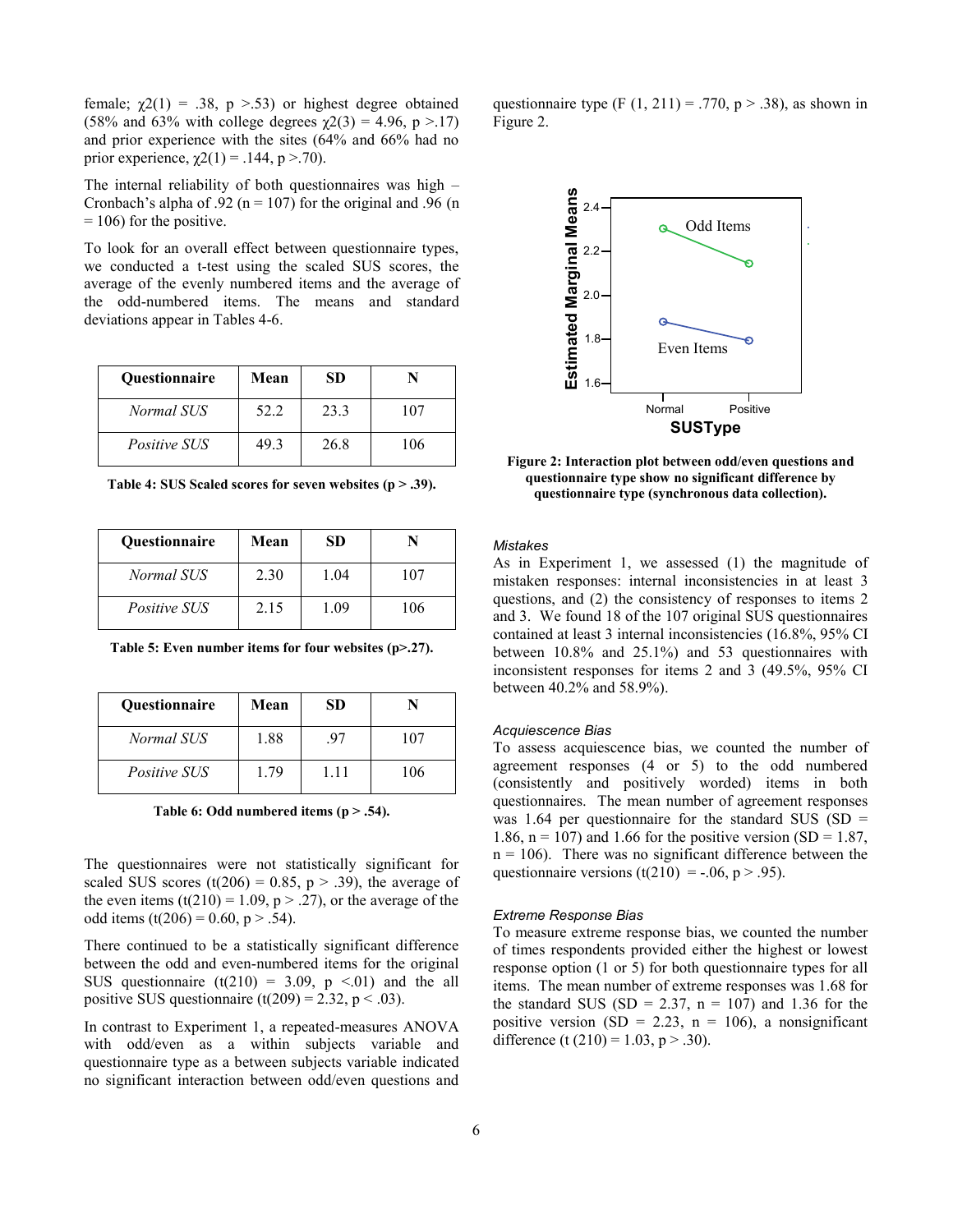## *Factor Analysis of the Questionnaires*

Finally, we compared the factor structures of the two versions of the SUS with the SUS factor structure reported in [15], based on the large sample of SUS questionnaires collected by [3] (and replicated by [5]). The key finding from the prior factor analytic work on the SUS was that the SUS items clustered into two factors, with one factor containing items 1, 2, 3, 5, 6, 7, 8, and 9, and the other factor containing items 4 and 10.

As shown in Table 7, neither of the resulting alignments of items with factors exactly duplicated the findings with the large samples of the SUS, and neither were they exactly consistent with each other, with discrepancies occurring on items 6, 8, and 9. Both the original and positive versions were consistent with the large-sample finding of including items 4 and 10 in the second factor. The original deviated slightly more than the positive from the large-sample factor structure (original items 6 and 8 aligned with the second rather than the first factor; positive item 9 aligned with the second rather than the first factor).

| <b>Items</b>   | Original<br><b>Factor 1</b> | <b>Positive</b><br><b>Factor 1</b> | Original<br><b>Factor 2</b> | <b>Positive</b><br><b>Factor 2</b> |
|----------------|-----------------------------|------------------------------------|-----------------------------|------------------------------------|
| $\mathcal{I}$  | .784                        | .668                               | .127                        | .300                               |
| $\overline{c}$ | .594                        | .832                               | .555                        | .437                               |
| $\mathfrak{Z}$ | .802                        | .834                               | .375                        | .488                               |
| $\overline{4}$ | .194                        | .301                               | .812                        | .872                               |
| 5              | .783                        | .826                               | .243                        | .362                               |
| 6              | .319                        | .815                               | .698                        | .230                               |
| $\overline{7}$ | .763                        | .734                               | .322                        | .467                               |
| 8              | .501                        | .776                               | .688                        | .404                               |
| 9              | .599                        | .619                               | .518                        | .661                               |
| 10             | .193                        | .419                               | .865                        | .811                               |
| % Var          | 35.9%                       | 47.8%                              | 32.7%                       | 29.4%                              |

| Table 7: Two-factor structures for the standard and positive |  |
|--------------------------------------------------------------|--|
| versions of the SUS (synchronous data collection)            |  |

## **DISCUSSION**

The results of Experiments 1 and 2 were reasonably consistent, other than the bizarre outcome in Experiment 1 in which the unchanged items had significantly different values as a function of the SUS version (standard vs.

positive). Because that finding did not replicate in Experiment 2, it was very likely a consequence of having collected the data asynchronously. It could be that the websites changed or the type of users who participated were in some way different.

In almost every way, the data collected in Experiment 2 with the standard and positive versions of the SUS were similar, indeed, almost identical. There were no significant differences in total SUS scores or the odd or even averages. Cronbach's alpha for both versions was high  $(> .90)$ . The differences in the factor structures (both with each other and in comparison to published large-sample evaluations) were very likely due to the relatively small sample sizes. There was little evidence of any differences in acquiescence or extreme response biases between the original SUS questionnaire and the all positive version in either experiment.

Using the more conservative of the two estimation methods for mistaken responses, there were 3 out of 51 from Experiment 1 and 18 out of 107 in Experiment 2 for a total of 21 out of 158 questionnaires which contained at least 3 internal inconsistencies. This would suggest 13.3% (95% CI between 8.8% and 19.5%) of SUS questionnaires administered remotely contain mistakes. For miscoding errors, three out of 27 SUS datasets (11%; 95% CI between 3.0% and 28.8%) were improperly coded resulting in incorrect scoring.

We did not find any evidence for a strong acquiescence or extreme response bias. Even if strong evidence were found, the recommendation by [4] to reverse scale responses instead of item wording would not correct the problems of mistakes and miscoding. The data presented here suggest the problem of users making mistakes and researchers miscoding questionnaires is both real and much more detrimental than response biases.

## **CONCLUSION**

There is little evidence that the purported advantages of including negative and positive items in usability questionnaires outweigh the disadvantages. This finding certainly applies to the SUS when evaluating websites using remote-unmoderated tests. It also likely applies to usability questionnaires with similar designs in unmoderated testing of any application. Future research with a similar experimental setup should be conducted using a moderated setting to confirm whether these findings also apply to tests when users are more closely monitored.

Researchers interested in designing new questionnaires for use in usability evaluations should avoid the inclusion of negative items.

Researchers who use the standard SUS have no need to change to the all positive version provided that they verify the proper coding of scores. In moderated testing,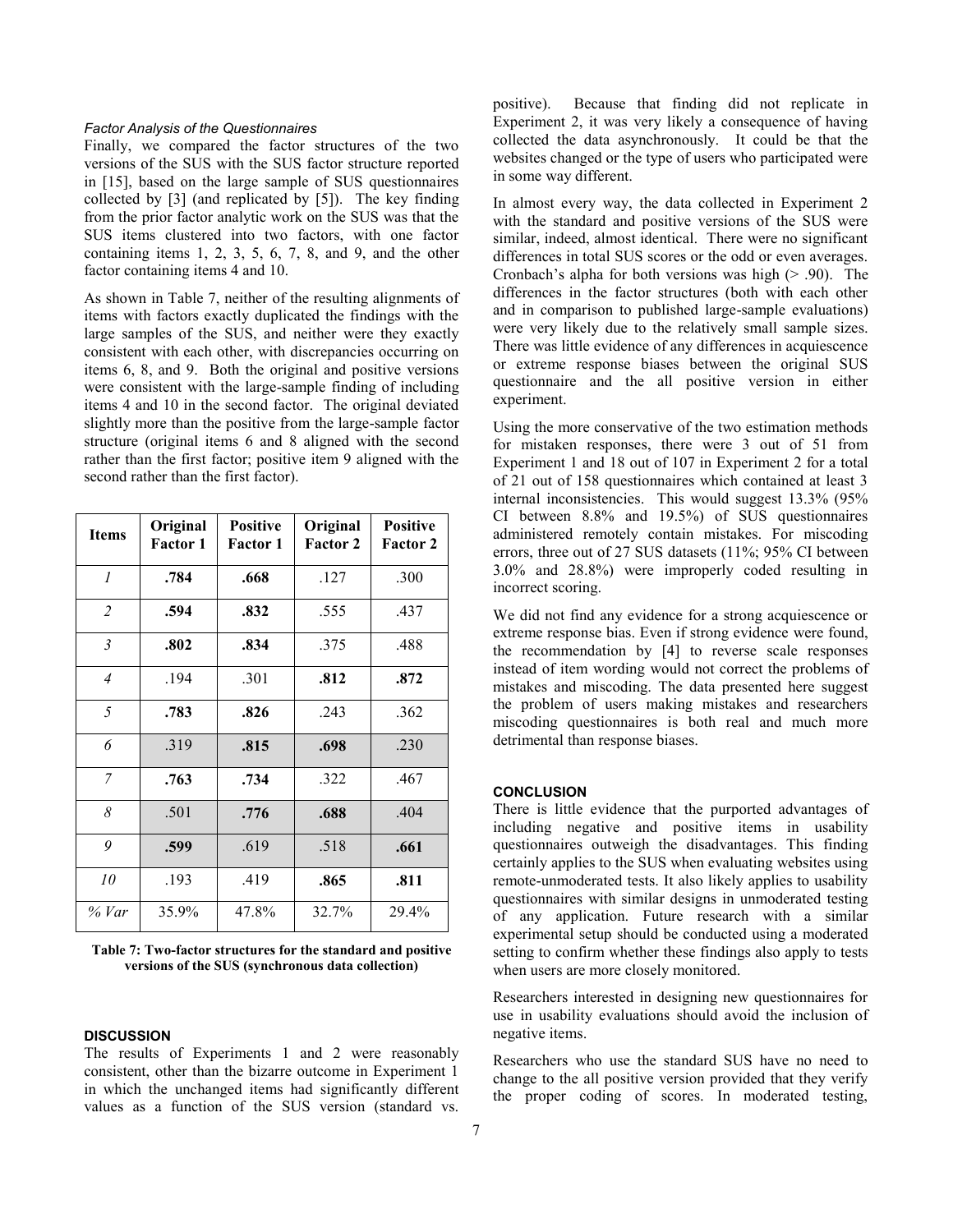researchers should include procedural steps to ensure errorfree completion of the SUS (such as when debriefing the user).

In unmoderated testing, it is more difficult to correct the mistakes respondents make, although it is reassuring that despite these inevitable errors, the effect is unlikely to have a major impact on overall SUS scores.

Researchers who do not have a current investment in the standard SUS can use the all positive version with confidence because respondents are less likely to make mistakes when responding, researchers are less likely to make errors in coding, and the scores will be similar to the standard SUS.

## **REFERENCES**

- 1. Anastasi, A. (1982). *Psychological testing* (5th ed.). New York: Macmillan.
- 2. Anderson, A. B., Basilevsky, A., & Hum, D. P. J. (1983). Measurement: Theory and techniques. In P. H. Rossi, J. D. Wright, & A. B. Anderson (Eds.), *Handbook of Survey Research* (pp. 231-187). New York, NY: Academic Press.
- 3. Bangor, A., Kortum, P. T., & Miller, J. T. (2008). An empirical evaluation of the System Usability Scale. *International Journal of Human-Computer Interaction*, *6*, 574-594.
- 4. Barnette, J. J. (2000). Effects of stem and Likert response option reversals on survey internal consistency: If you feel the need, there is a better alternative to using those negatively worded stems. *Educational and Psychological Measurement*, *60(3)*, 361–370.
- 5. Borsci, S., Federici, S., & Lauriola, M. (2009). On the dimensionality of the System Usability Scale: A test of alternative measurement models. *Cognitive Processes*, *10*, 193-197.
- 6. Brooke, J. (1996). SUS: A quick and dirty usability scale. In P.W. Jordan, B. Thomas, B.A. Weerdmeester & I.L. McClelland (Eds.), *Usability Evaluation in Industry* (pp. 189-194). London, UK: Taylor & Francis.
- 7. Chin, J. P, Diehl, V. A., & Norman, K. (1988). Development of an instrument measuring user satisfaction of the human–computer interface. In *Conference on Human Factors in Computing Systems*  (pp. 213–218). New York, NY: Association for Computing Machinery.
- 8. Finstad, K. (2006). The System Usability Scale and non-native English speakers. *Journal of Usability Studies*, *1*, 185–188.
- 9. Finstad, K. (2010). Response interpolation and scale sensitivity: Evidence against 5-point scales. *Journal of Usability Studies*, *5(3)*, 104-110.
- 10.Karn, K., Little, A., Nelson, G., Sauro, J. Kirakowski, J., Albert, W. & Norman, K., (2008) Subjective Ratings of Usability: Reliable or Ridiculous? Panel Presentation at the Usability Professionals Association (UPA 2008) Conference Baltimore, MD.
- 11.Kirakowski, J., & Corbett, M. (1993). SUMI: The Software Usability Measurement Inventory. *British Journal of Educational Technology, 24,* 210–212.
- 12.Lewis, J. R. (1995). IBM computer usability satisfaction questionnaires: Psychometric evaluation and instructions for use. *International Journal of Human– Computer Interaction*, *7*, 57-78.
- 13.Lewis, J. R. (2002). Psychometric evaluation of the PSSUQ using data from five years of usability studies. *International Journal of Human-Computer Interaction*, *14(3&4)*, 463-488.
- 14.Lewis, J. R (2006). Usability testing. In G. Salvendy (Ed.), *Handbook of Human Factors and Ergonomics* (3rd ed.) (pp. 1275-1316). New York, NY: John Wiley.
- 15.Lewis, J. R., & Sauro, J. (2009). The factor structure of the System Usability Scale. In M. Kurosu (Ed.), *Human Centered Design, HCII 2009* (pp. 94–103). Berlin, Germany: Springer-Verlag.
- 16.Lewis, J. R. (2011). *Practical speech user interface design*. Boca Raton, FL: Taylor & Francis.
- 17.Nunnally, J. C. (1978). *Psychometric theory* (2nd ed.). New York, NY: McGraw-Hill.
- 18.Molich, R., Kirakowski, J., Sauro, J., & Tullis, T., (2009) Comparative Usability Task Measurement Workshop (CUE-8) at the UPA 2009 Conference in Portland, OR.
- 19. Pilotte, W. J., & Gable, R. K. (1990). The impact of positive and negative item stems on the validity of a computer anxiety scale. *Educational and Psychological Measurement*, *50*, 603–610.
- 20.Ramos, L. (1993). The effects of on-hold telephone music on the number of premature disconnections to a statewide protective services abuse hot line. *Journal of Music Therapy*, *30(2)*, 119-129.
- 21.Sauro, J. (2010). That's the worst website ever!: Effects of extreme survey items. www.measuringusability.com/blog/extreme-items.php (last viewed 9/23/2010).
- 22.Schmitt N., & Stuits, D. (1985) Factors defined by negatively keyed items: The result of careless respondents? *Applied Psychological Measurement*, *9(4)*, 367-373.